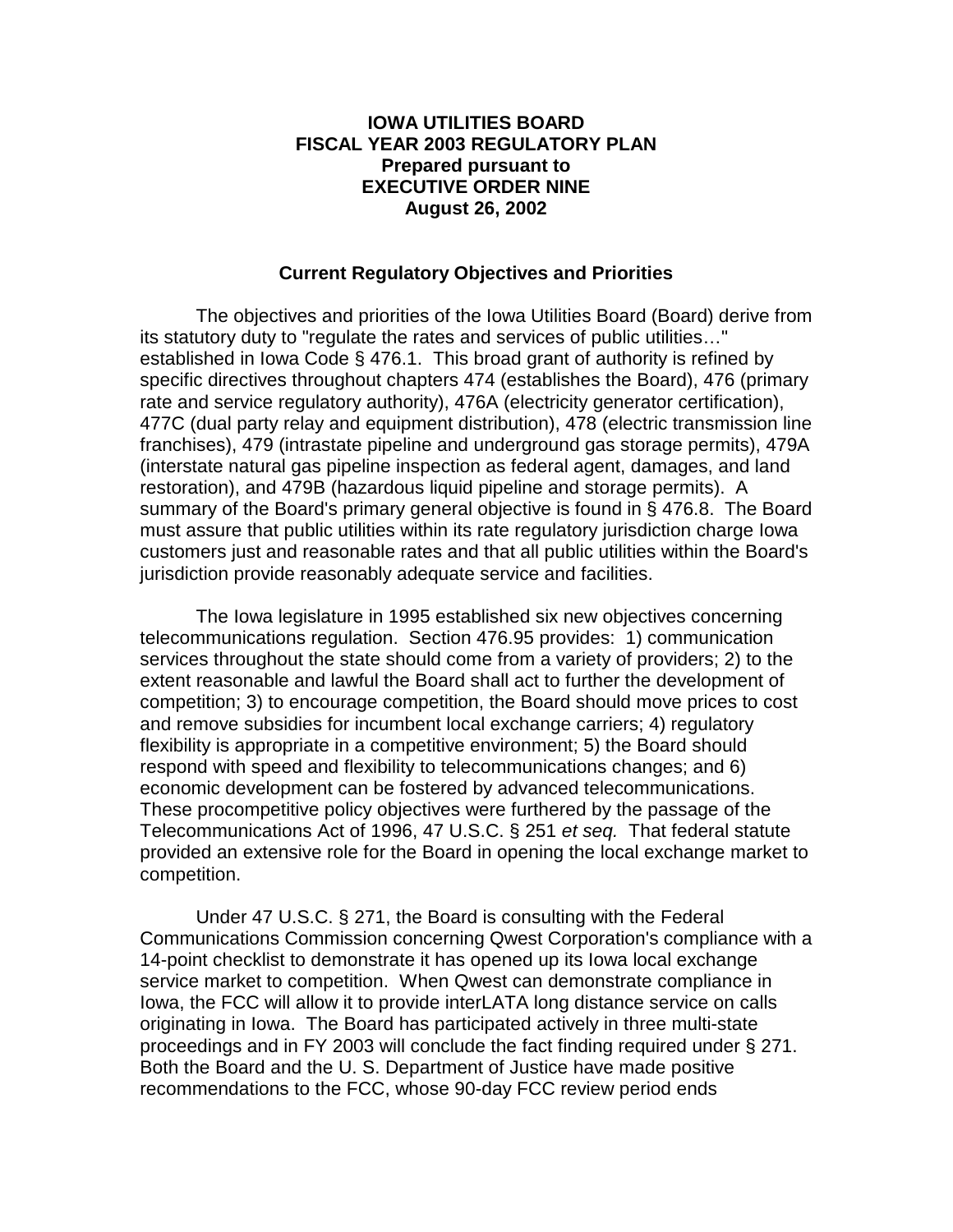September 11, 2002. Opening up the local exchange and long distance markets to competition is an important statutory objective for the Board.

 There has not been a similar deregulation of the electric industry by the Iowa legislature. However, with the enactment of 2001 Iowa Acts, H.F. 577, the legislature clearly established significant regulatory changes. Most importantly, the Board must conduct contested case proceedings to establish ratemaking principles for certain new Iowa generating facilities to be leased or owned by rate-regulated public utilities. In addition, the Board must review and approve multiyear plans and budgets for rate-regulated utilities to regulate emissions from coal-fired plants. The plant-siting decision criteria in chapter 476A were loosened by the act, but the Board will continue to issue certificates to certain new plants. Also, the act requires electric utilities to offer alternate energy purchase programs to customers pursuant to Board-approved plans. An underlying statutory objective is to attract the development of electric power generating and transmission facilities within the state to ensure reliable electric service and provide economic benefits to the state. Iowa Acts, H.F. 577, § 12. The Board must harmonize that objective with its traditional duty to assure just and reasonable rates. Outside H.F. 577, the Board also has statutory duties relating to the purchase or wheeling by utilities of electricity from alternate energy production facilities. Iowa Code §§ 476.42-476.46.

 With regard to regulation of natural gas service, the Board has implemented rules to certify competitive natural gas providers pursuant to § 476.87. A Board objective is to provide a regulatory environment where gas utilities can develop procurement policies that mitigate the extreme volatility in the short-term markets, which caused much hardship to customers in the winter of 2000-2001. Another objective is to ensure that gas and electric service complies with state and federal safety requirements. Implementation of federal pipeline safety regulations on operator qualification and integrity management will require significant resources by both staff and utilities in this fiscal year.

 The Board has statutory duties relating to energy efficiency programs for to both electricity and natural gas. Iowa Code §§ 476.6(17), (19), and (21). The Board objectives in this area are: (1) obtain accurate reports on energy efficiency programs from consumer-owned utilities, without unduly burdening these smaller utilities; (2) conduct a review of investor-owned utilities' proposed energy efficiency plans offering a range of cost-effective programs for all customer classes and determine performance standards for those plans, in consultation with the Department of Natural Resources; (3) assure that each investor-owned utility carries out its approved energy efficiency plan; (4) provide for timely and equitable recovery of the costs of energy efficiency programs incurred by investor-owned utilities; (5) assure that peak-load energy conservation programs are offered by investor-owned utilities to their customers; and (6) ensure that all utility-owned outdoor lighting in Iowa meets efficiency standards established by the Board.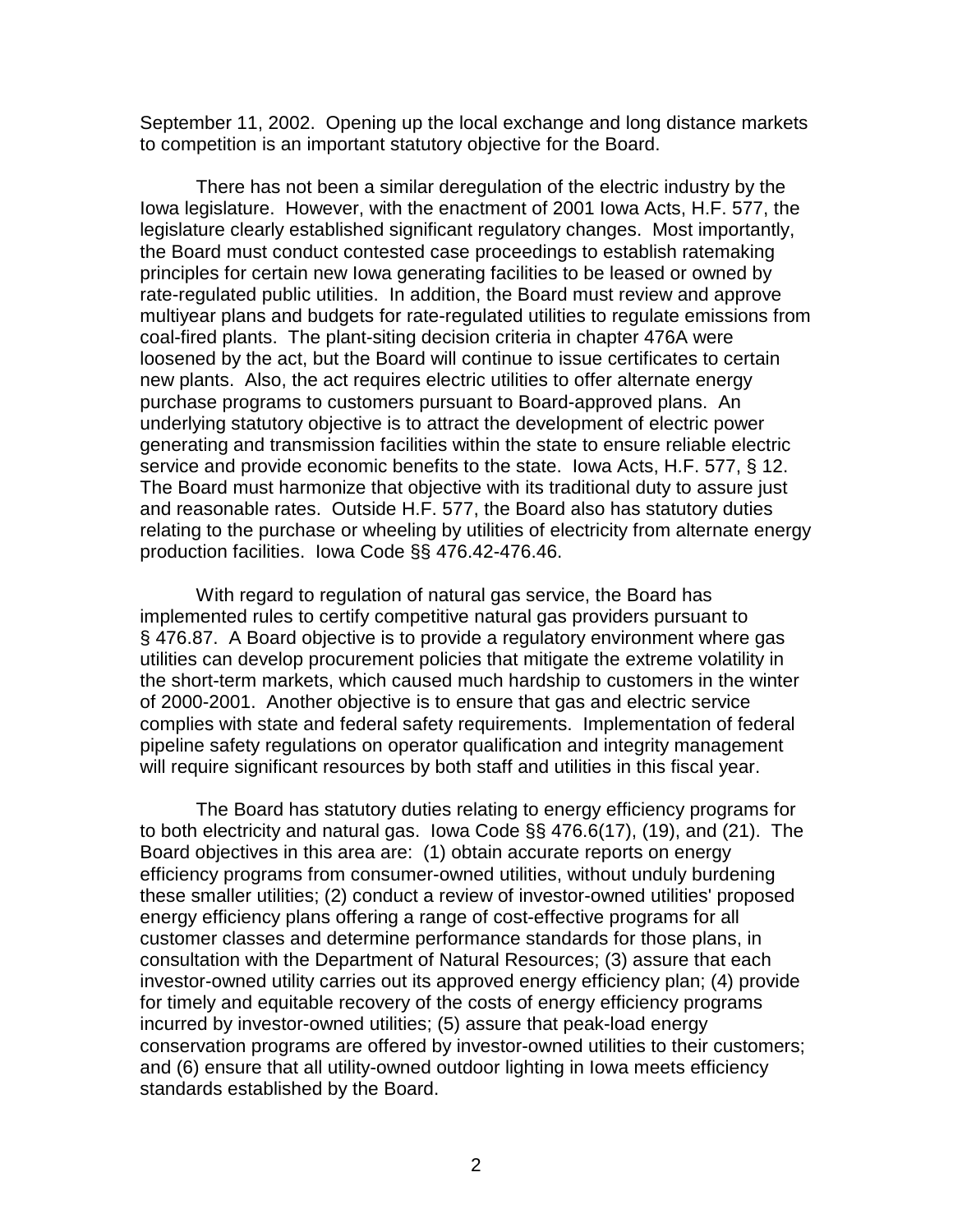Any discussion of Board objectives is incomplete without inclusion of our efforts to resolve customer complaints under Iowa Code § 476.3(1). The agency devotes a significant amount of resources to providing customers timely, just, and lawful resolution of the oral and written complaints that come to the agency annually from nearly 8,000 customer contacts. The Board is in a unique position to provide customers with an effective opportunity to resolve issues with the utilities, who are often in a superior position because the services they provide are necessities.

 These objectives relate directly to the Governor's agenda. Iowa cannot be a leader in the "new economy," as envisioned by the Governor, without the telecommunications infrastructure and the necessary energy to make change possible. Reasonably adequate service at just and reasonable rates involves changing concepts and the Board is striving under its statutory mandates to make utility service in Iowa an engine for positive economic change. In addition, the Board's objectives regarding energy efficiency and alternate energy sources are important factors in achieving the Governor's goals of increasing environmentally sustainable business practices and using energy efficiently.

 Satisfying these objectives allows the Board and its staff to carry out the Board's mission statement, which provides for:

> Performance excellence in regulation, where we assure Iowans receive:

- The best value in utility services
- Safe and reliable utility services
- Fair treatment
- The information and services they need.

 This description of the Board's objectives and priorities has necessarily hit only the high points. Every day, the Board and its staff make scores of individual decisions in areas such as resolution of customer complaints, review of tariff changes for more than 200 utilities, informal advice to the public as to application of Board rules, pipeline and electric transmission line inspections, and review of information affecting the public interest filed by the utilities with the Board. Our objective is to do all of these daily tasks in a sound, helpful, and timely manner, consistent with our mission statement.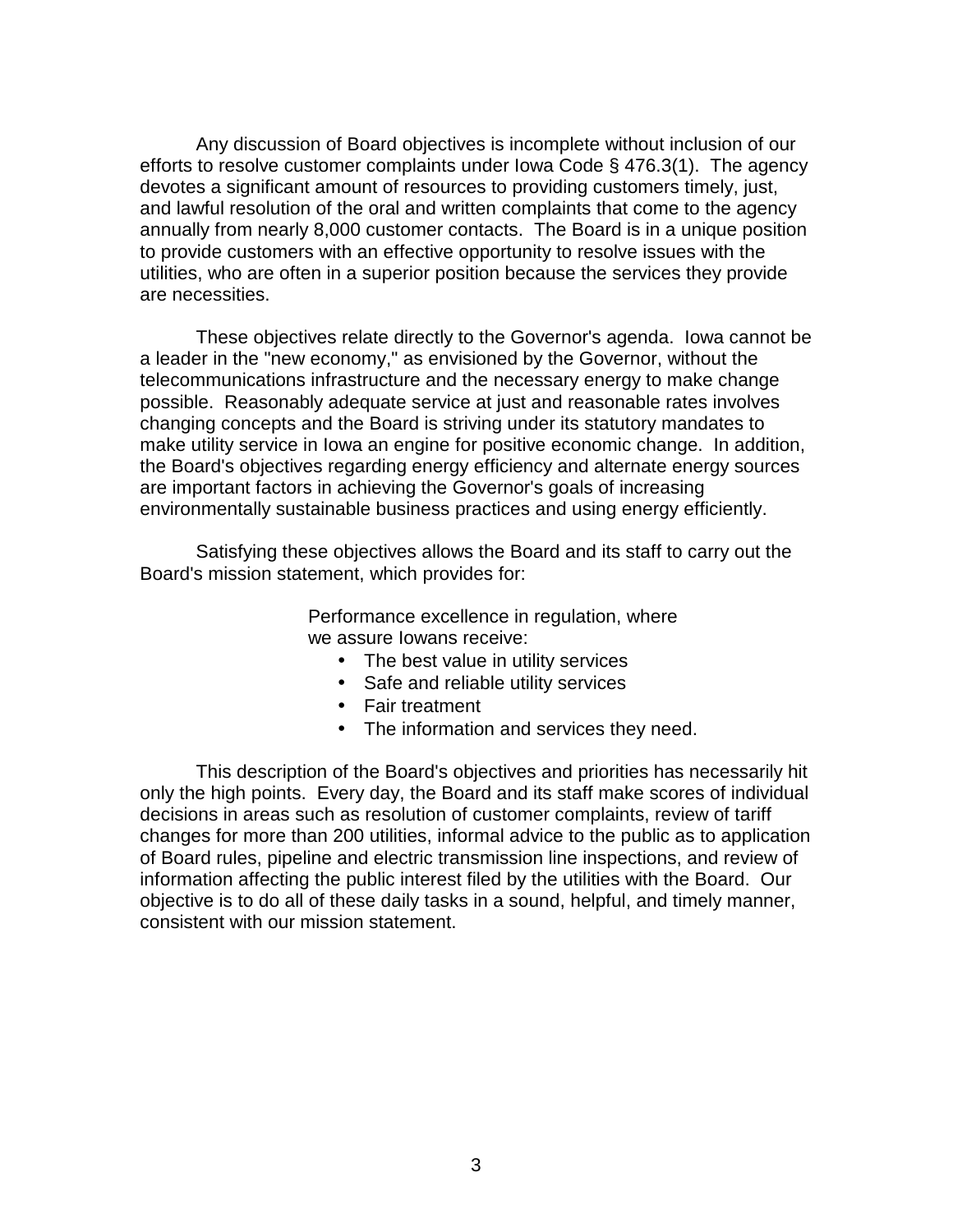### **Significant Rule Makings FY 2003:**

♦ ♦ ♦ ♦ ♦ ♦ ♦ ♦

**1. Title of Regulatory Action** Assessment Allocation Rules Docket No. RMU-01-13

**Rule Chapter(s) that may be involved** 

199 IAC ch. 17

### **Description of Contemplated Regulatory Action**

(Including, to the extent reasonable and practicable, alternatives to be considered and preliminary estimate of costs and benefits of the Action)

 These rules implement the changes to the Board's assessment allocation authority in Iowa Code § 476.10, which was amended by the legislature in 2001 Iowa Acts, Chapter 9, section 1. The rules reflect the discretion granted the Board to directly assess the costs of proceedings before the Board to the participants and the standards that apply to allocations. The rules also distinguish between direct assessments under 476.101(10) (competitive telecommunications matters) and 476.10 (other matters). The former require allocation of the costs.

### **Legal Basis**

(Include whether action is required by statute or court order)

 The existing rules no longer reflected the statutory provisions for assessments. It was necessary to make these amendments.

#### **Need for Regulatory Action**

(Include if applicable how the action will reduce risk to public health, safety, or the environment)

 The rules were needed to express the standards the Board will apply in making direct assessments under §§ 476.10 and 476.101(10).

**Other** 

**Affected/Interested Rule Making Authorities** 

None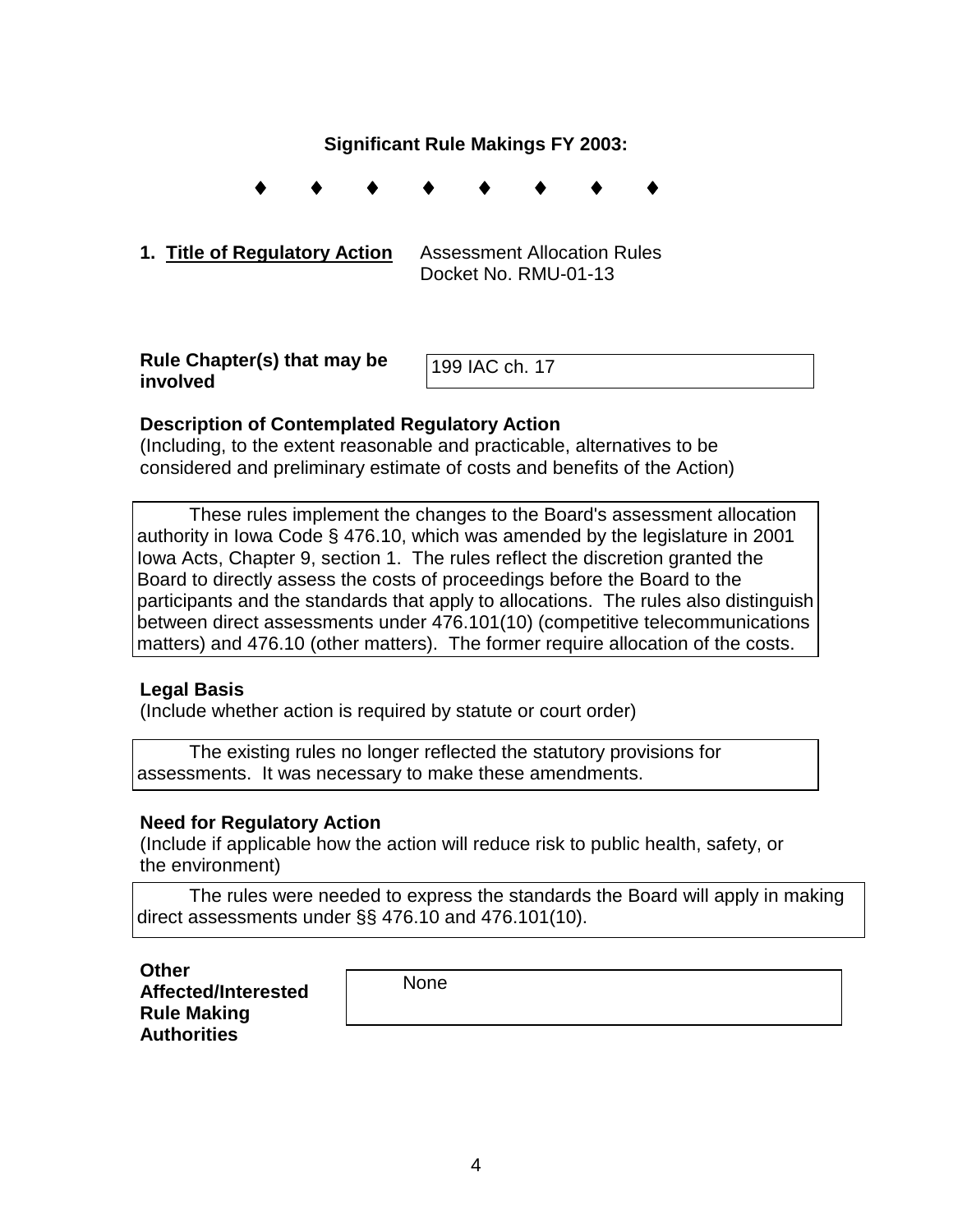| <b>Potential Public</b><br><b>Groups</b><br><b>Impacted</b> |  | All utilities, customer groups, and individual<br>impacted by these assessment rules. |                                                                                                  |  | customers who participate in Board proceedings may be |  |
|-------------------------------------------------------------|--|---------------------------------------------------------------------------------------|--------------------------------------------------------------------------------------------------|--|-------------------------------------------------------|--|
| Schedule:<br>(Actions &<br>month/year)                      |  | The Board adopted these rules on July 26, 2002.                                       |                                                                                                  |  |                                                       |  |
| <b>Staff Contact/Phone #</b>                                |  |                                                                                       | Amy Christensen (515) 281-6326                                                                   |  |                                                       |  |
|                                                             |  |                                                                                       |                                                                                                  |  |                                                       |  |
| 2. Title of Regulatory Action                               |  |                                                                                       | Certification of Rural and Nonrural<br><b>Telecommunication Carriers</b><br>Docket No. RMU-01-14 |  |                                                       |  |
| Rule Chapter(s) that may be<br>involved                     |  |                                                                                       | 199 IAC ch. 22                                                                                   |  |                                                       |  |

(Including, to the extent reasonable and practicable, alternatives to be considered and preliminary estimate of costs and benefits of the Action)

 The Federal Communications Commission (FCC) requires each state public regulatory commission to file an annual certification with it to ensure that telecommunications carriers receiving federal high-cost universal service support use the money only for the provision, maintenance, and upgrading of facilities and service for which the support is intended. These rules establish the Board's filing requirements for the carriers, which are effectively a self-certification process.

## **Legal Basis**

(Include whether action is required by statute or court order)

 This rule making was under § 476.102 (universal service) and 47 U.S.C. §§254(e) and (f).

## **Need for Regulatory Action**

(Include if applicable how the action will reduce risk to public health, safety, or the environment)

 Without a certification process, Iowa carriers would not receive universal service support from the federal high-cost fund. The rule established the certification process.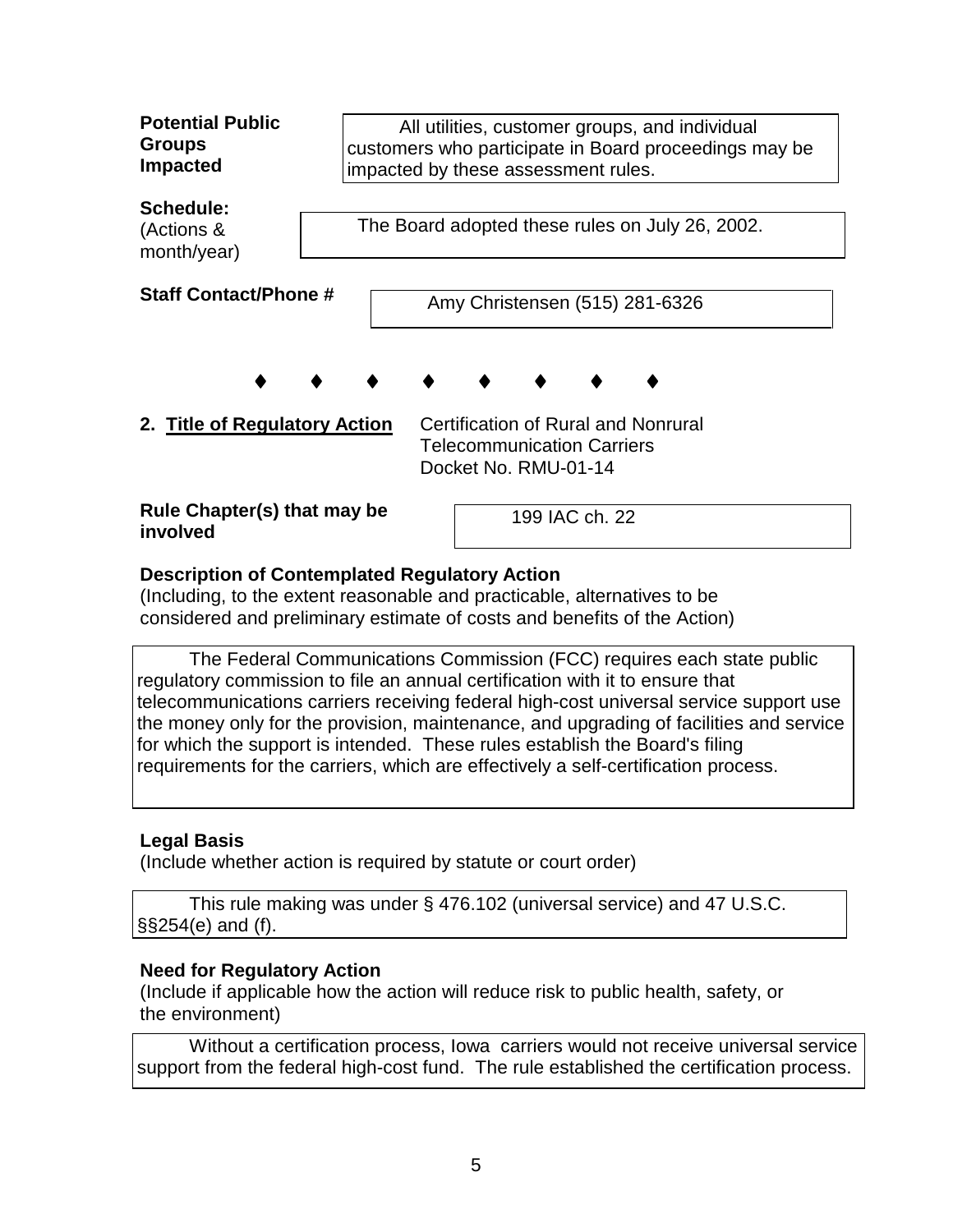| <b>Other</b><br>Affected/Interested      |  |                                         | The FCC. |  |                                                             |                        |                                                                                                    |  |  |  |  |  |
|------------------------------------------|--|-----------------------------------------|----------|--|-------------------------------------------------------------|------------------------|----------------------------------------------------------------------------------------------------|--|--|--|--|--|
| <b>Rule Making</b><br><b>Authorities</b> |  |                                         |          |  |                                                             |                        |                                                                                                    |  |  |  |  |  |
| <b>Potential Public</b><br><b>Groups</b> |  |                                         |          |  |                                                             |                        | Independent telephone companies and their<br>customers who benefit from universal service support. |  |  |  |  |  |
| <b>Impacted</b>                          |  |                                         |          |  |                                                             |                        |                                                                                                    |  |  |  |  |  |
| Schedule:<br>(Actions &<br>month/year)   |  | The rules were adopted on July 5, 2002. |          |  |                                                             |                        |                                                                                                    |  |  |  |  |  |
| <b>Staff Contact/</b><br>Phone #         |  |                                         |          |  |                                                             |                        | Jennifer Johnson (515) 281-5420                                                                    |  |  |  |  |  |
|                                          |  |                                         |          |  |                                                             |                        |                                                                                                    |  |  |  |  |  |
| 3. Title of Regulatory Action            |  |                                         |          |  | <b>Electric Delivery Reliability</b><br>Docket No. RMU-02-3 |                        |                                                                                                    |  |  |  |  |  |
| Rule Chapter(s) that may be<br>involved  |  |                                         |          |  |                                                             | 199 IAC chs. 20 and 25 |                                                                                                    |  |  |  |  |  |

(Including, to the extent reasonable and practicable, alternatives to be considered and preliminary estimate of costs and benefits of the Action)

 At the conclusion of an extensive inquiry proceeding involving a wide range of interested parties, the Board is proposing amendments to its electric delivery reliability rules. These reliability rules are necessary to ensure that emerging competition and other changes in the electric industry do not diminish the quality of service Iowans have come to expect from their utilities.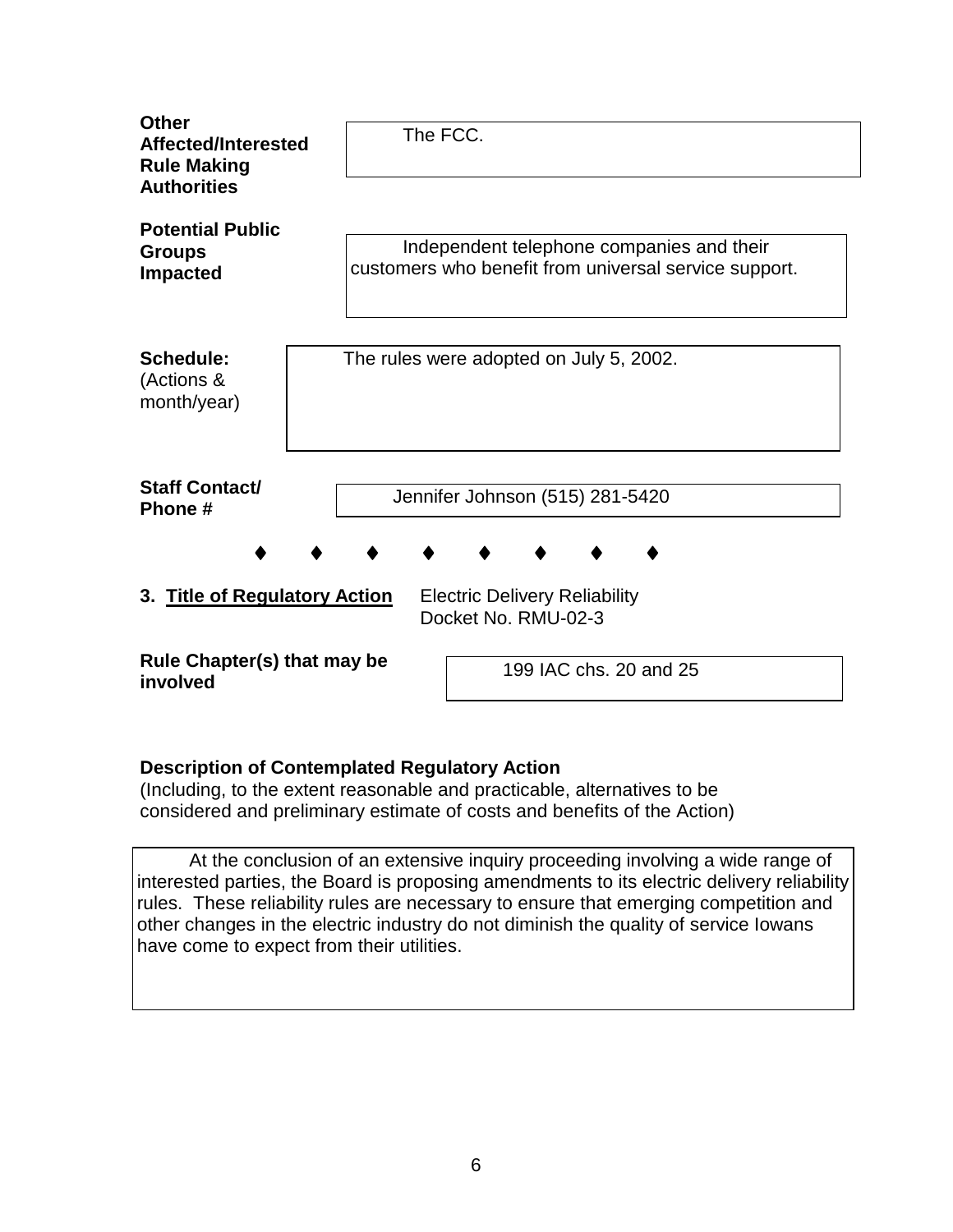### **Legal Basis**

(Include whether action is required by statute or court order)

 These rules implement Iowa Code §§ 476.1, 476.1A, 476.8, 478.1, 478.3, 478.4, 478.12, 478.18. They are a discretionary exercise of the Board's general authority under § 476.2 and not explicitly required by statute.

### **Need for Regulatory Action**

(Include if applicable how the action will reduce risk to public health, safety, or the environment).

 This rule making reflects the need for updated reliability requirements as shown by the Board's inquiry on this subject matter.

| Other<br>Affected/Interested<br><b>Rule Making</b><br><b>Authorities</b> | None.                                                                                                                                                                                                                                           |  |  |  |
|--------------------------------------------------------------------------|-------------------------------------------------------------------------------------------------------------------------------------------------------------------------------------------------------------------------------------------------|--|--|--|
| <b>Potential Public</b><br><b>Groups</b><br><b>Impacted</b>              | Electric utilities and their customers will be<br>impacted by the rules.                                                                                                                                                                        |  |  |  |
| Schedule:<br>(Actions &<br>month/year)                                   | The Board initiated this rulemaking on February 4, 2002.<br>The oral presentation was held on April 30, 2002, and<br>supplemental comments were filed in the first two weeks of<br>May. The Board expects to adopt the rules in the early fall. |  |  |  |
| <b>Staff Contact/</b><br>Phone #                                         | Chancy Bittner (515) 281-6928                                                                                                                                                                                                                   |  |  |  |
| 4. Title of Regulatory Action                                            | Natural Gas and Electric Master Metering<br>Docket No. RMU-02-6                                                                                                                                                                                 |  |  |  |
| Rule Chapter(s) that may be involved                                     | 199 IAC chs. 19 and 20                                                                                                                                                                                                                          |  |  |  |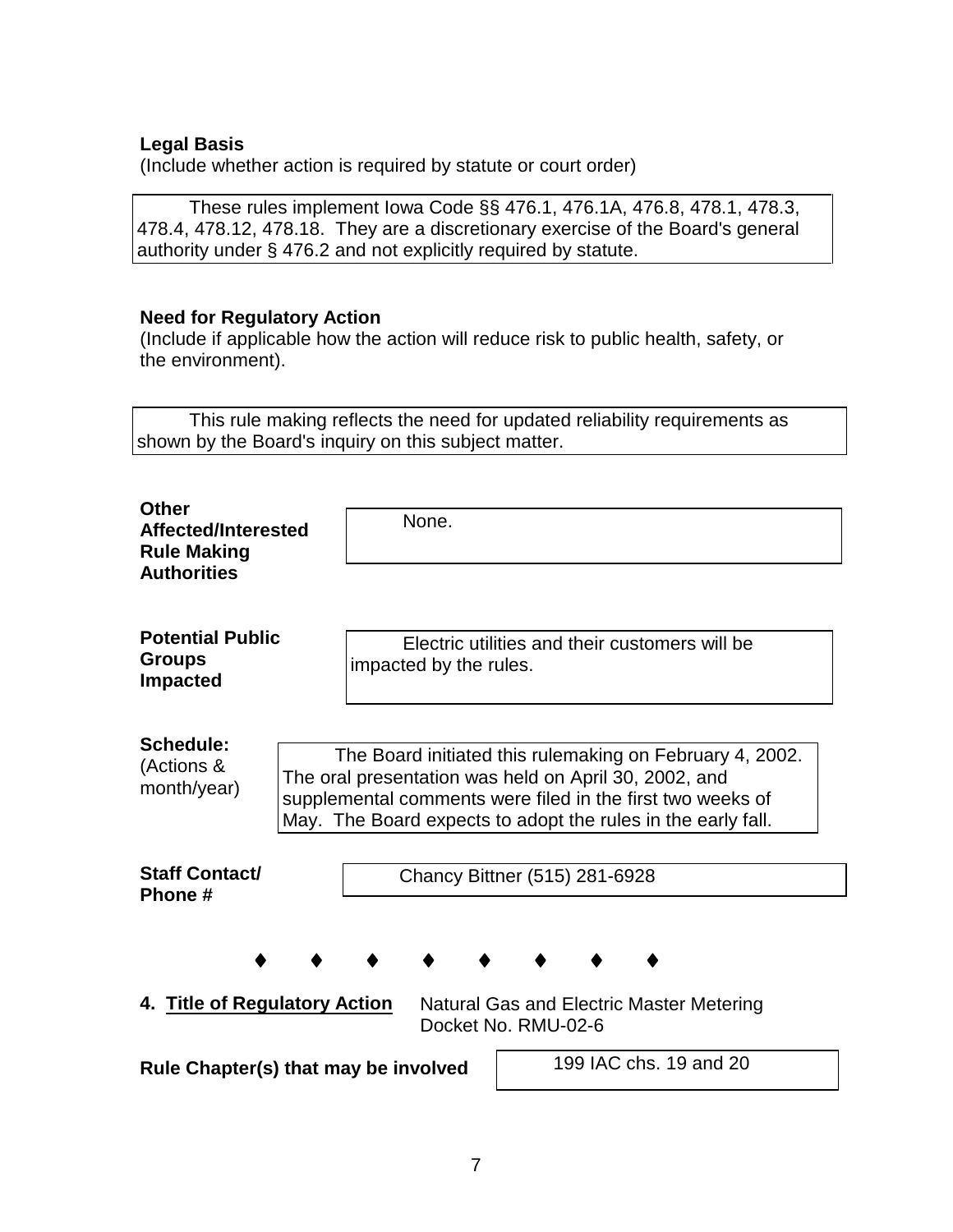(Including, to the extent reasonable and practicable, alternatives to be considered and preliminary estimate of costs and benefits of the Action)

 The Board intends to make its rules prohibiting master metering of multioccupancy premises more clearly state its policy in the matter. The policy prohibits master metering, except for situations where the gas or electricity is used for central heating, cooling, water-heating, or ventilation; where a facility is designed for elderly or handicapped; where a facility is grandfathered; or where individual metering is impractical. When a facility is master-metered, the charge must be an unidentified part of the rent, or the allocation method must not charge tenants more than the total electric bill for the facility.

#### **Legal Basis**

(Include whether action is required by statute or court order)

 The rule prohibiting master metering goes back to the federal Public Utility Regulatory Policies Act of 1978 (PURPA). After proceedings under that statute, the Board's predecessor adopted a master metering prohibition consistent with state law.

### **Need for Regulatory Action**

(Include if applicable how the action will reduce risk to public health, safety, or the environment)

 The rule change was necessary to provide a clearer statement of Board policy.

| <b>Other</b><br>Affected/Interested<br><b>Rule Making</b><br><b>Authorities</b> | None.                                                             |
|---------------------------------------------------------------------------------|-------------------------------------------------------------------|
| <b>Potential Public</b>                                                         | The rules impact gas and electric utilities, real                 |
| <b>Groups</b>                                                                   | estate developers, companies with multi-building                  |
| <b>Impacted</b>                                                                 | properties, landlords, and tenants.                               |
| Schedule:                                                                       | This rulemaking was initiated on June 28, 2002. The oral          |
| (Actions &                                                                      | presentation is scheduled for August 21, 2002, and the rules will |
| month/year)                                                                     | likely be adopted before the end of the calendar year.            |

**Staff Contact/Phone #** 

Cecil Wright (515) 281-6104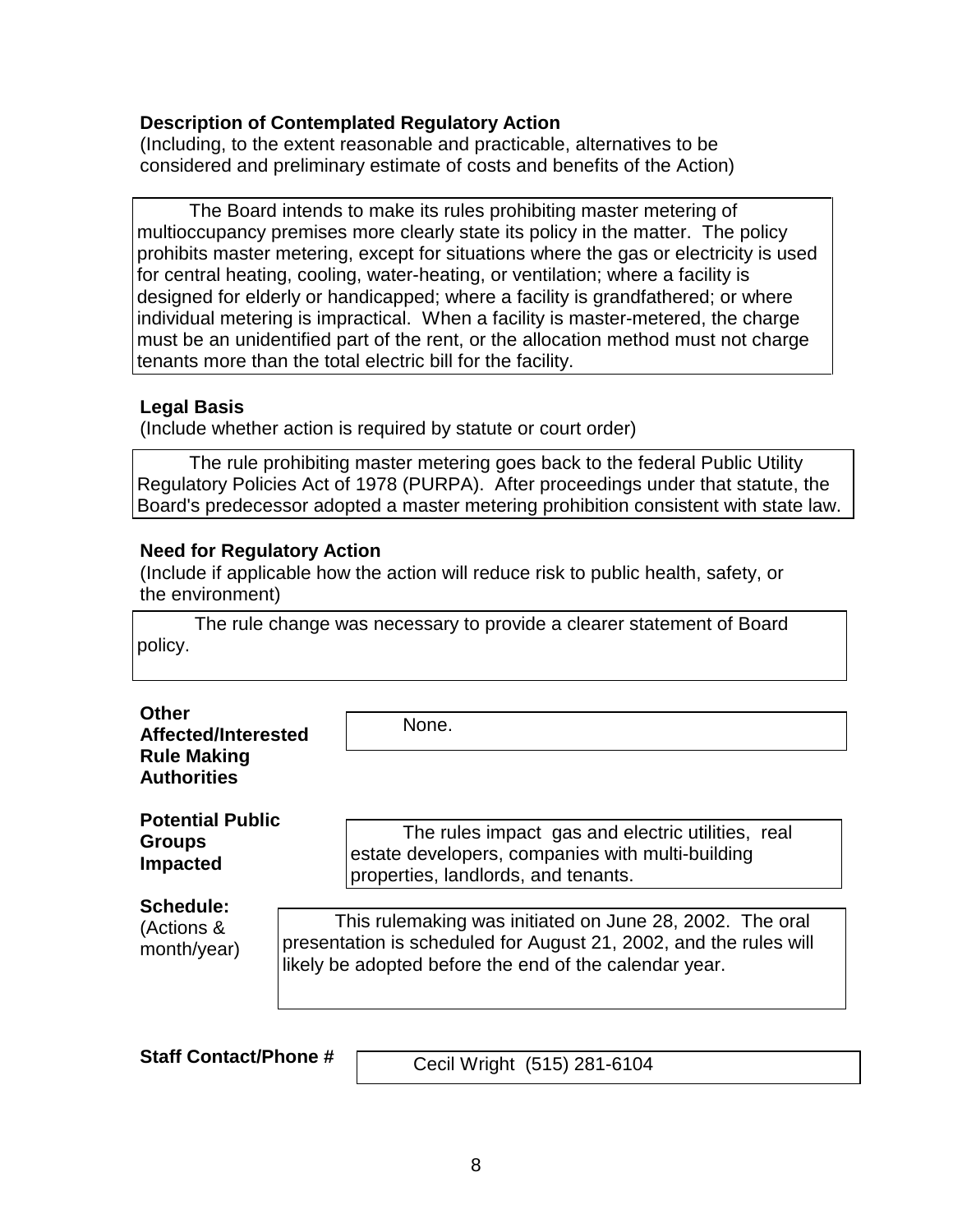- ♦ ♦ ♦ ♦ ♦ ♦ ♦ ♦
- 

**5. Title of Regulatory Action** Utility Crossings of Rail Road Rights-of-Way Docket No. RMU-02-7

#### **Rule Chapter(s) that may be involved**

New chapter, 199 IAC ch. 42

### **Description of Contemplated Regulatory Action**

(Including, to the extent reasonable and practicable, alternatives to be considered and preliminary estimate of costs and benefits of the Action)

 The statute (Iowa Code § 476.27 [2001 Supp.]) governing utility crossings of railroad rights-of-way requires the Board to promulgate rules prescribing the terms and conditions for a crossing. The statute contains a list of nine areas where, at a minimum, rules are required.

### **Legal Basis**

(Include whether action is required by statute or court order)

Iowa Code § 476.27 (2001 Supp.)

#### **Need for Regulatory Action**

(Include if applicable how the action will reduce risk to public health, safety, or the environment)

 The legislative process leading to the statute was very contentious between the railroads and the utilities. Certain areas were left for the Board to fill in the details, because circumstances may change over time and it is easier to amend the rules than to amend the statute when the parties have a history of conflict.

| <b>Other</b><br>Affected/Interested<br><b>Rule Making</b><br><b>Authorities</b> | The statute explicitly requires the Board to consult<br>with the Department of Transportation regarding these<br>rules.                                                                                                                                                                                  |
|---------------------------------------------------------------------------------|----------------------------------------------------------------------------------------------------------------------------------------------------------------------------------------------------------------------------------------------------------------------------------------------------------|
| <b>Potential Public</b><br><b>Groups</b><br><b>Impacted</b>                     | These rules will impact the utilities and also the<br>railroads who are not otherwise under Board jurisdiction.                                                                                                                                                                                          |
| <b>Schedule:</b><br>(Actions &<br>month/year)                                   | The railroads and the utilities continued actively to seek<br>satisfactory compromises in these rules, with the result that the<br>rule making was not initiated until July 9, 2002. The oral<br>presentation will be held November 5, 2002, and the Board will<br>attempt to adopt rules by early 2003. |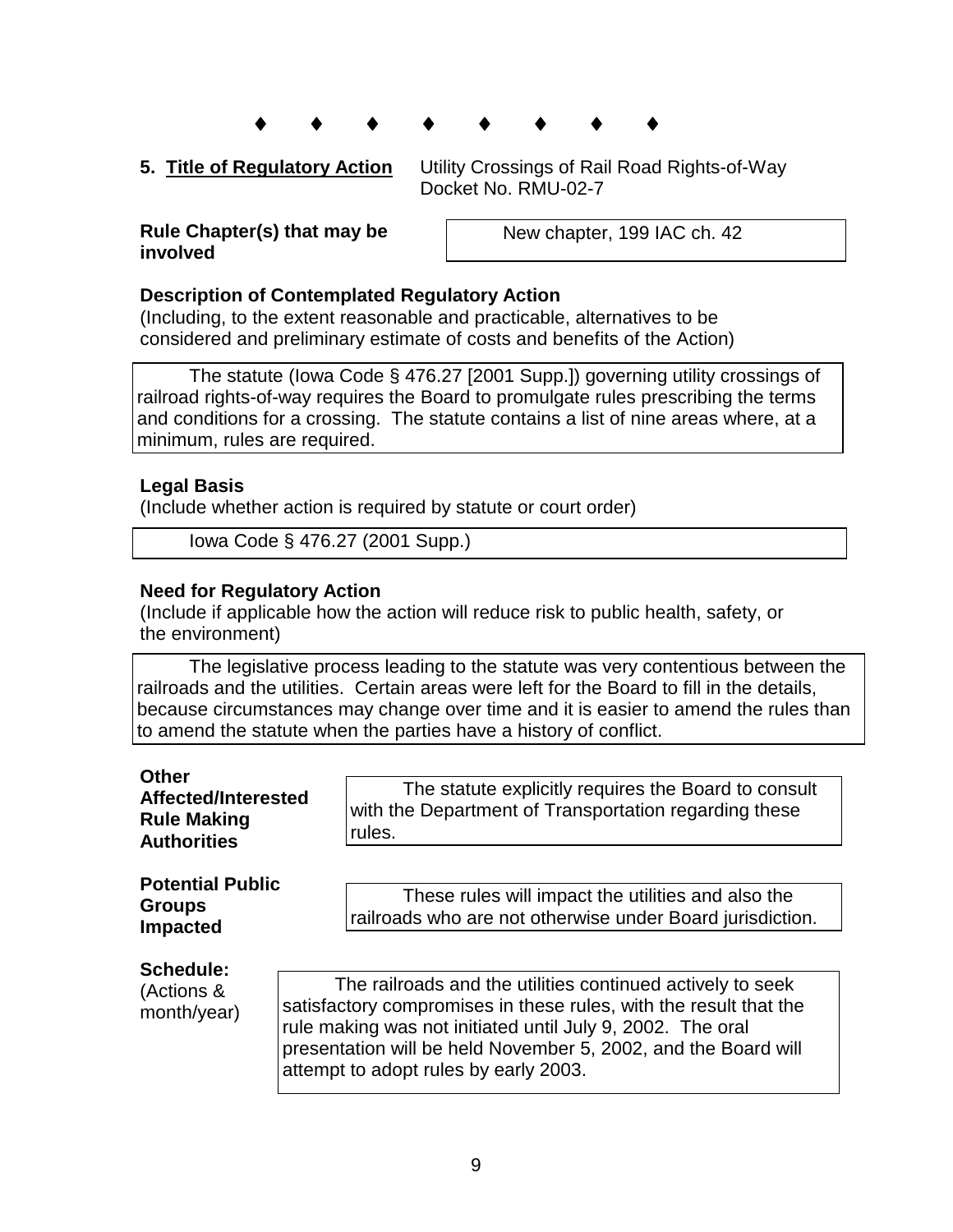| <b>Staff Contact/Phone #</b>            | Gary Stump (515) 281-4606 |  |  |                             |  |                                                      |  |
|-----------------------------------------|---------------------------|--|--|-----------------------------|--|------------------------------------------------------|--|
| 6. Title of Regulatory Action           |                           |  |  | and Transmission Facilities |  | <b>Regulatory Principles for Electric Generating</b> |  |
| Rule Chapter(s) that may be<br>involved |                           |  |  |                             |  | New chapter, 199 IAC ch. 41                          |  |

(Including, to the extent reasonable and practicable, alternatives to be considered and preliminary estimate of costs and benefits of the Action)

 The 2001 legislation (H.F. 577) provided a fundamental rate making change. A utility that proposes to own or lease certain new generation facilities in Iowa may initiate a contested case proceeding for the Board to determine the regulatory principles that will apply during the life of the plant. As this is a new regulatory approach in Iowa, the Board proposed rules (Docket No. RMU-01-11) to establish minimum filing requirements to provide guidance to the utilities as to the information the Board will need to determine if their proposals are reasonable. The Board terminated that rulemaking on May 24, 2002, stating that it had its first ratemaking principles case pending and that the rules would likely require amendment after the decision. Utilities were instructed that the proposed rules remain a useful guide in preparing an application. The Board intends to initiate a second rulemaking on this subject matter during this fiscal year.

## **Legal Basis**

(Include whether action is required by statute or court order)

 These rules are not required by the new statute, but are within the Board's general rulemaking authority under § 476.2.

### **Need for Regulatory Action**

(Include if applicable how the action will reduce risk to public health, safety, or the environment)

 The rules will allow the parties to understand the nature of the proceedings as they prepare their cases. The rules will establish procedural uniformity into these potentially diverse contested cases.

#### **Other Affected/Interested Rule Making Authorities**

None we are aware of.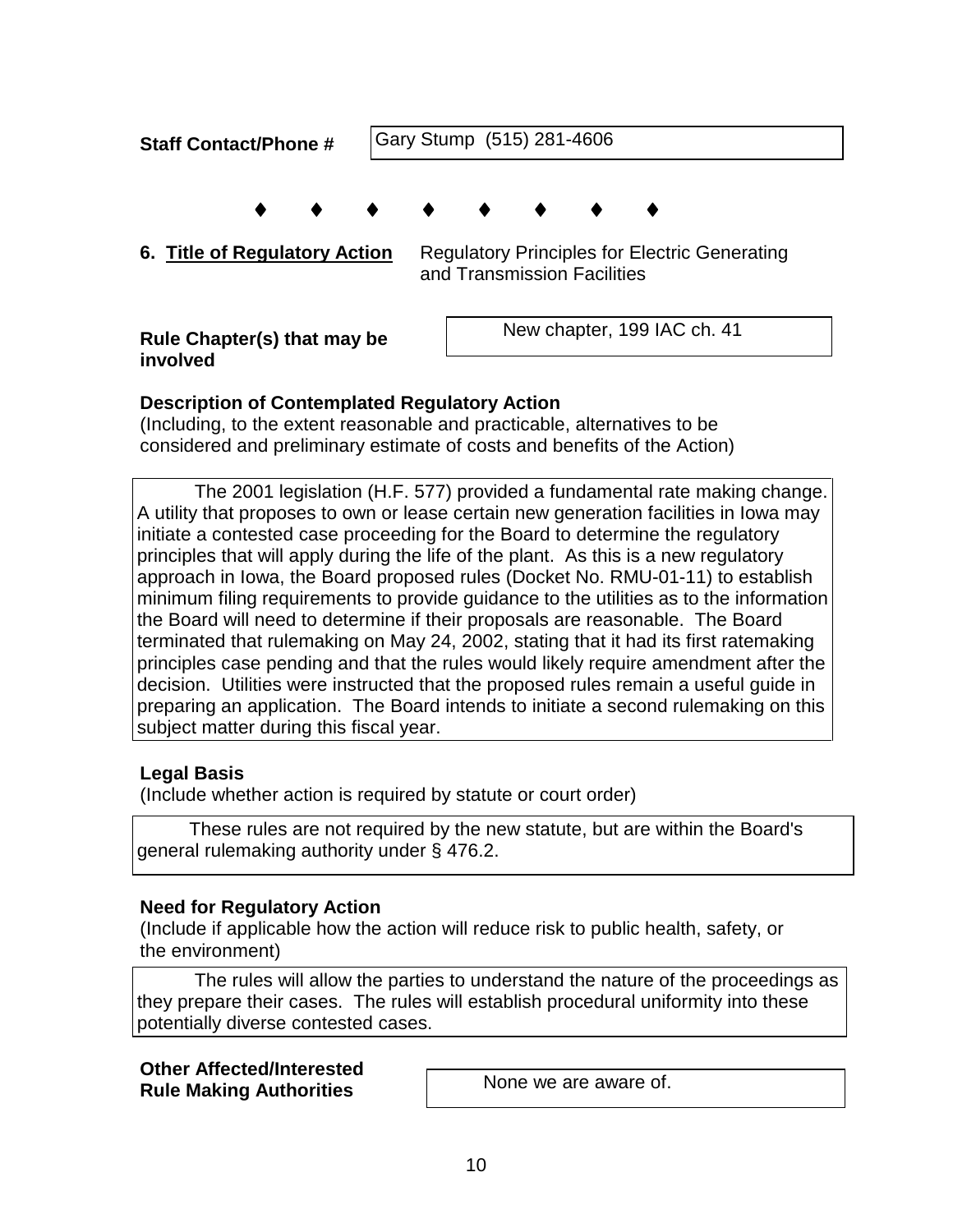| <b>Potential Public</b><br><b>Groups</b><br><b>Impacted</b> | Electric utilities and customers may be impacted by<br>the rules.                    |
|-------------------------------------------------------------|--------------------------------------------------------------------------------------|
| Schedule:<br>(Actions &<br>month/year)                      | The Board does not have a firm schedule as to the initiation<br>of this rule making. |
| <b>Staff Contact/Phone #</b>                                | Gary Stump (515) 281-4606                                                            |
|                                                             |                                                                                      |
| 7. Title of Regulatory Action                               | Alternate Energy Purchase Programs                                                   |
| Rule Chapter(s) that may be<br>involved                     | 199 IAC ch. 15                                                                       |

(Including, to the extent reasonable and practicable, alternatives to be considered and preliminary estimate of costs and benefits of the Action)

 Legislation adopted in 2001 (HF 577) requires Iowa electric utilities, by 2004, to offer programs that allow their customers to contribute voluntarily to the development of alternate energy in Iowa. Utilities must file tariffs to implement the programs according to Board rules. The Board will adopt new rules that set forth criteria and procedures for utilities' alternate energy purchase programs.

## **Legal Basis**

(Include whether action is required by statute or court order)

Rules are required to implement new Iowa Code Section 476.47 (HF 577).

## **Need for Regulatory Action**

(Include if applicable how the action will reduce risk to public health, safety, or the environment)

This rulemaking is a result of a statutory directive.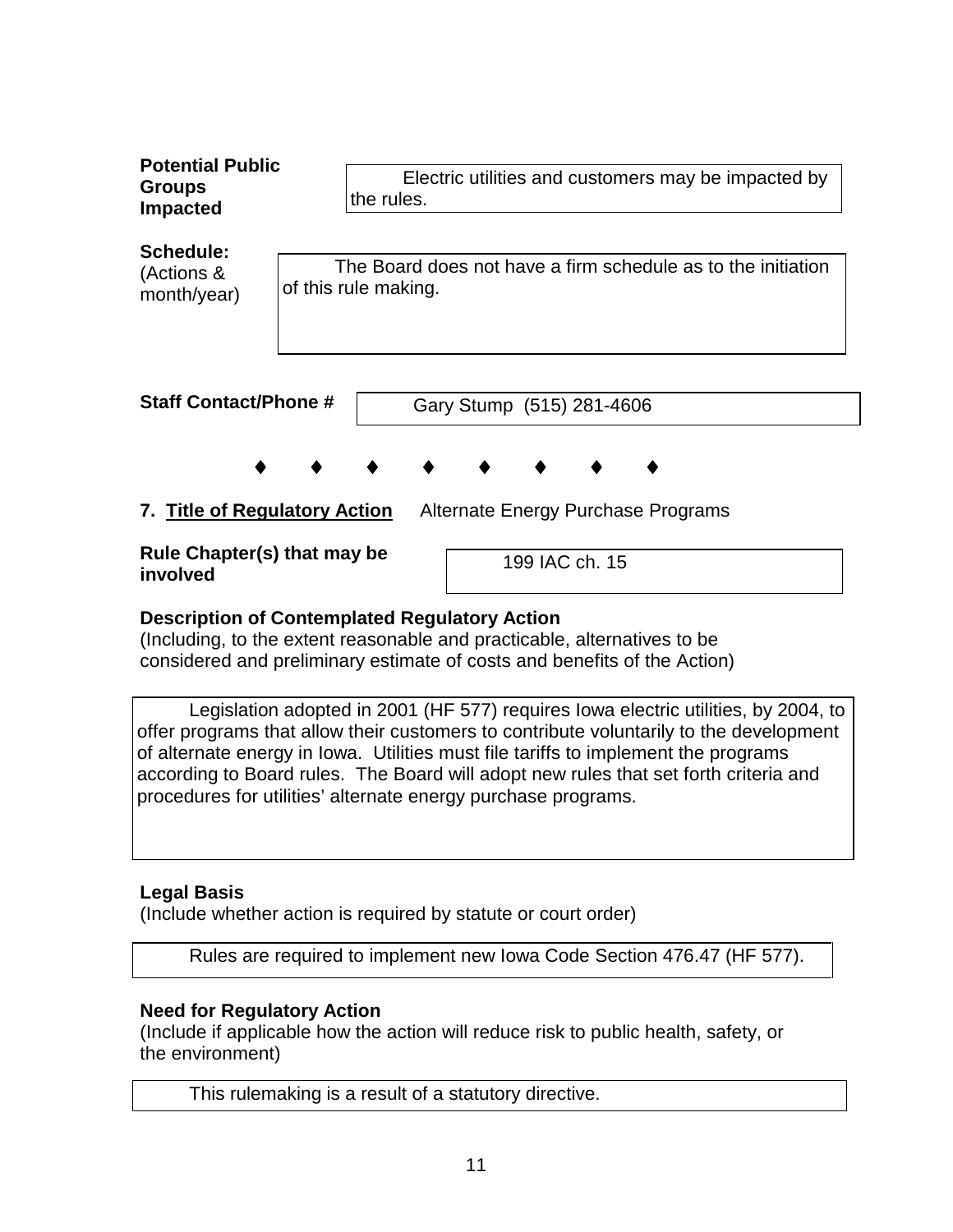| <b>Other</b>                                                |       |                                                                                                                                   |  |  |  |  |  |  |  |
|-------------------------------------------------------------|-------|-----------------------------------------------------------------------------------------------------------------------------------|--|--|--|--|--|--|--|
| Affected/Interested                                         |       | Because the issues involve choices of fuel and                                                                                    |  |  |  |  |  |  |  |
| <b>Rule Making</b>                                          |       | alternate energy, the Department of Natural Resources                                                                             |  |  |  |  |  |  |  |
| <b>Authorities</b>                                          |       | may be interested.                                                                                                                |  |  |  |  |  |  |  |
|                                                             |       |                                                                                                                                   |  |  |  |  |  |  |  |
| <b>Potential Public</b><br><b>Groups</b><br><b>Impacted</b> |       | Electric utilities, and groups interested in the                                                                                  |  |  |  |  |  |  |  |
|                                                             |       | development of alternate energy in lowa.                                                                                          |  |  |  |  |  |  |  |
|                                                             |       |                                                                                                                                   |  |  |  |  |  |  |  |
| Schedule:                                                   |       |                                                                                                                                   |  |  |  |  |  |  |  |
| (Actions &                                                  |       | The rulemaking will likely be initiated in the fall and                                                                           |  |  |  |  |  |  |  |
| month/year)                                                 |       | completed during the first months of calendar 2003. New lowa<br>Code Section 476.47 requires electric utilities to begin offering |  |  |  |  |  |  |  |
|                                                             |       | alternate energy purchase programs to customers by January                                                                        |  |  |  |  |  |  |  |
|                                                             | 2004. |                                                                                                                                   |  |  |  |  |  |  |  |
|                                                             |       |                                                                                                                                   |  |  |  |  |  |  |  |
|                                                             |       |                                                                                                                                   |  |  |  |  |  |  |  |
| <b>Staff Contact/</b>                                       |       | John Pearce (515) 281-5679                                                                                                        |  |  |  |  |  |  |  |
| Phone #                                                     |       |                                                                                                                                   |  |  |  |  |  |  |  |
|                                                             |       |                                                                                                                                   |  |  |  |  |  |  |  |
|                                                             |       |                                                                                                                                   |  |  |  |  |  |  |  |
| 8. Title of Regulatory Action                               |       | <b>Franchise Extensions and Termination for</b>                                                                                   |  |  |  |  |  |  |  |
|                                                             |       | Nonuser                                                                                                                           |  |  |  |  |  |  |  |
|                                                             |       |                                                                                                                                   |  |  |  |  |  |  |  |
| Rule Chapter(s) that may be                                 |       | 199 IAC ch. 11                                                                                                                    |  |  |  |  |  |  |  |
| involved                                                    |       |                                                                                                                                   |  |  |  |  |  |  |  |
|                                                             |       | <b>Description of Contemplated Regulatory Action</b>                                                                              |  |  |  |  |  |  |  |
|                                                             |       | (Including, to the extent reasonable and practicable, alternatives to be                                                          |  |  |  |  |  |  |  |
|                                                             |       | considered and preliminary estimate of costs and benefits of the Action)                                                          |  |  |  |  |  |  |  |

 H.F. 2341, 2002 Iowa Acts, requires the Board to adopt rules to simplify franchise extension applications and proceedings. The act also amended the time for forfeiture of a franchise for failure to begin construction, which is likely to be reflected in new rules.

## **Legal Basis**

(Include whether action is required by statute or court order)

 Rules are required to implement amendments to Iowa Code Sections 478.13, 478.18, and 478.21.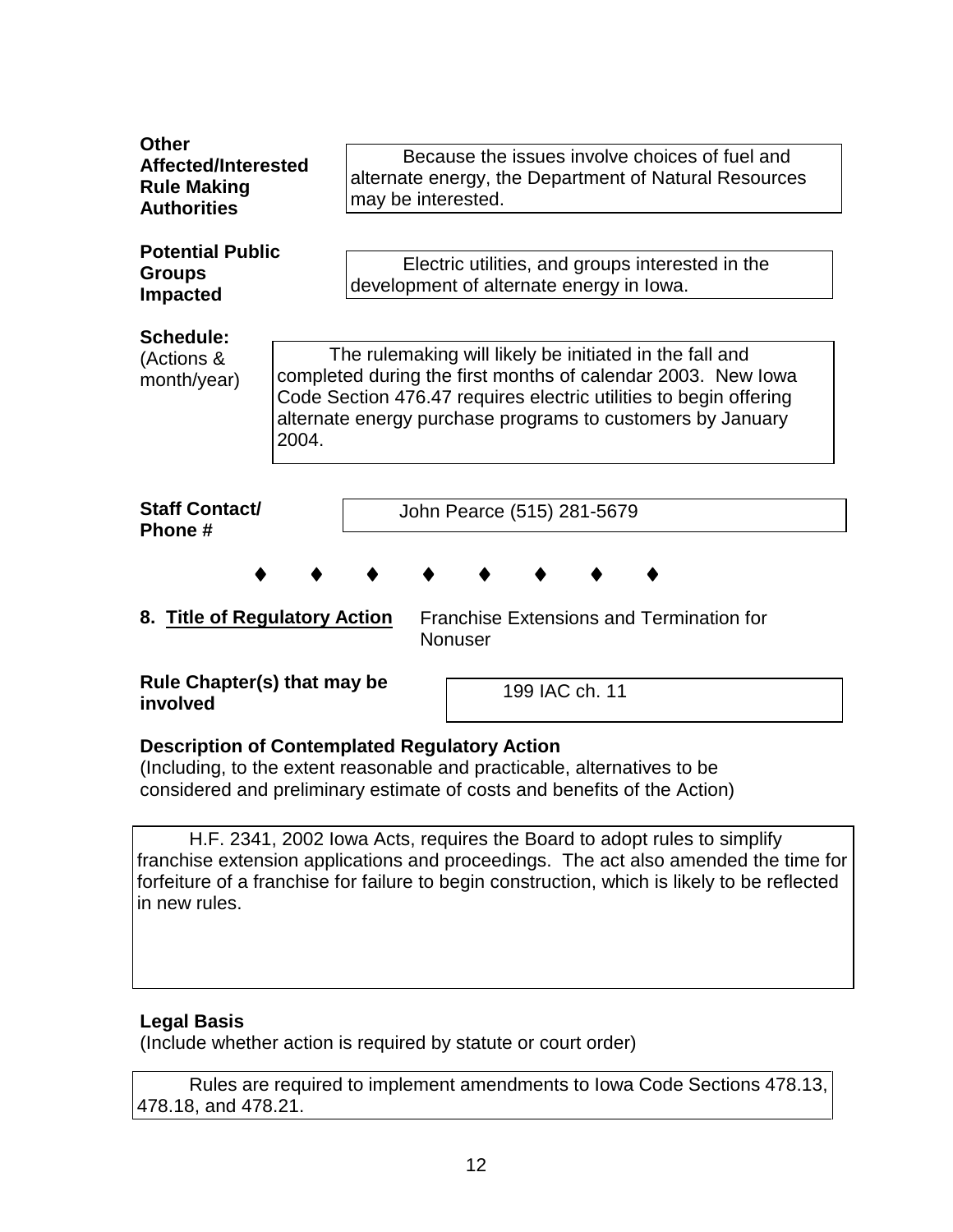## **Need for Regulatory Action**

(Include if applicable how the action will reduce risk to public health, safety, or the environment)

|                                                                                 | This rulemaking is a result of a statutory directive.        |  |  |  |  |
|---------------------------------------------------------------------------------|--------------------------------------------------------------|--|--|--|--|
| <b>Other</b><br>Affected/Interested<br><b>Rule Making</b><br><b>Authorities</b> | None.                                                        |  |  |  |  |
| <b>Potential Public</b><br><b>Groups</b><br><b>Impacted</b>                     | Electric utilities.                                          |  |  |  |  |
| <b>Schedule:</b><br>(Actions &<br>month/year)                                   | The rulemaking will likely be initiated in fiscal year 2002. |  |  |  |  |
| <b>Staff Contact/</b><br>Phone #                                                | Don Stursma (515) 281-5546                                   |  |  |  |  |
| 9. Title of Regulatory Action<br>Utility Insolvency and Bankruptcy              |                                                              |  |  |  |  |
| Rule Chapter(s) that may be<br>New 199 IAC ch. 41<br>involved                   |                                                              |  |  |  |  |

# **Description of Contemplated Regulatory Action**

(Including, to the extent reasonable and practicable, alternatives to be considered and preliminary estimate of costs and benefits of the Action)

 The Board has requested that staff investigate the desirability of rules attempting to protect the public interest in the event of a utility becoming insolvent or entering bankruptcy. No conclusion has been reached at this time about whether such rules would be effective and beneficial.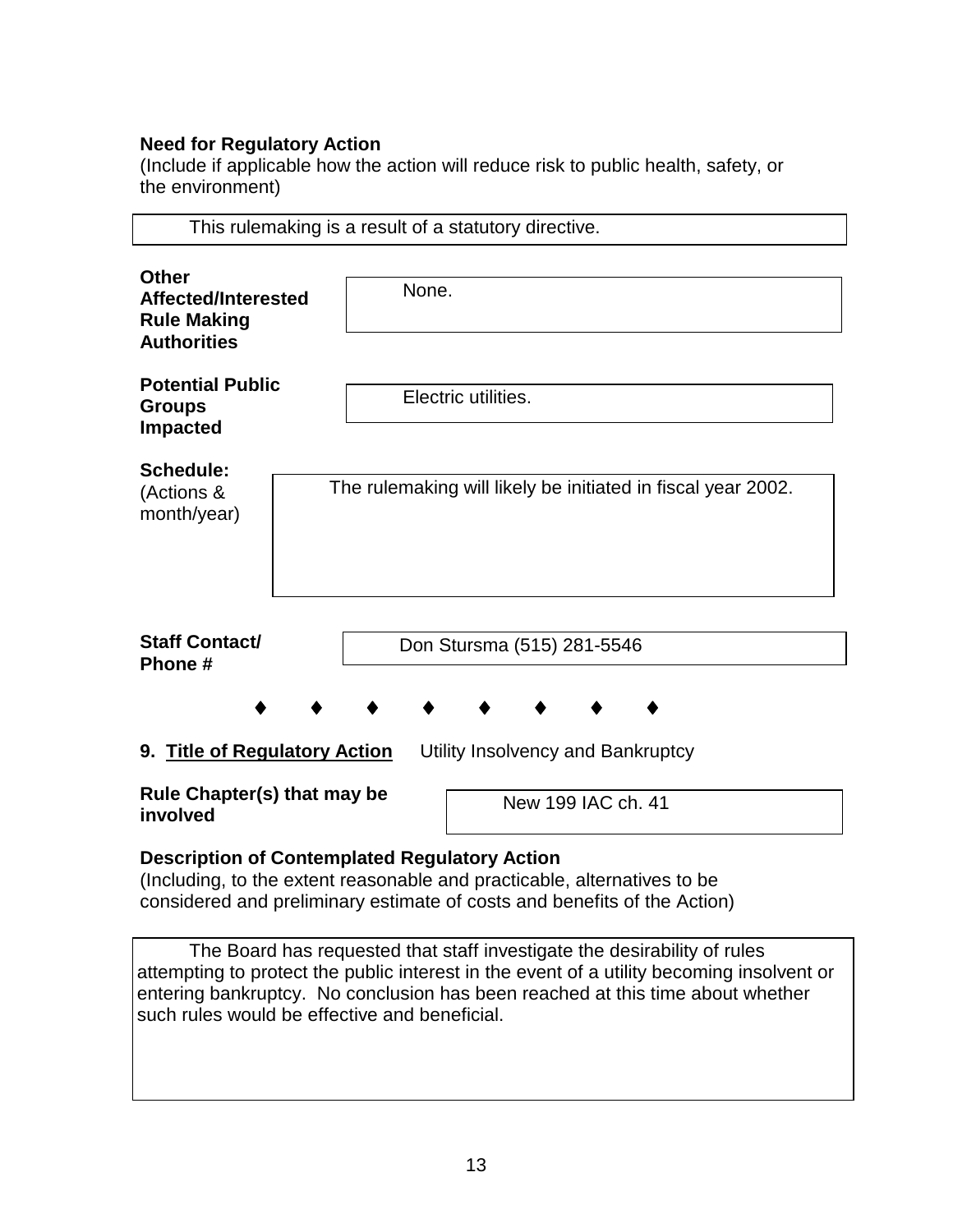### **Legal Basis**

(Include whether action is required by statute or court order)

 If the Board pursues a rule making, it will be under its general rule making authority in Iowa Code Section 476.2.

#### **Need for Regulatory Action**

(Include if applicable how the action will reduce risk to public health, safety, or the environment)

 The Board is considering whether such a rule making is needed. Clearly, bankruptcy proceedings are possible for Iowa utilities, but it is not clear that rules will be particularly helpful in protecting the public. The Board recognizes that its actions in this area could exacerbate a utility's financial difficulties, which in turn could negatively impact customers. On the other hand, it might be helpful in bankruptcy litigation to have specific protective rules in place to cite to the court.

| <b>Other</b><br>Affected/Interested<br><b>Rule Making</b><br><b>Authorities</b> | None.                                                                         |
|---------------------------------------------------------------------------------|-------------------------------------------------------------------------------|
| <b>Potential Public</b><br><b>Groups</b><br><b>Impacted</b>                     | Utilities, their creditors, and customers.                                    |
| <b>Schedule:</b><br>(Actions &<br>month/year)                                   | The rule making, if pursued, will likely be initiated in fiscal<br>year 2002. |
| <b>Staff Contact/</b><br>Phone #                                                | Allan Kniep (515) 281-4769                                                    |

 In addition to the rulemakings listed above, the agency has completed its review of all its rules pursuant to Executive Order Eight. We have suggested a significant number of rules to be added, deleted, or modified to make Board rules more reflective of current conditions. We submitted the assessment report on November 1, 2001, and the implementation of the rulemakings will depend on approval of the assessment report by the Governor's office.